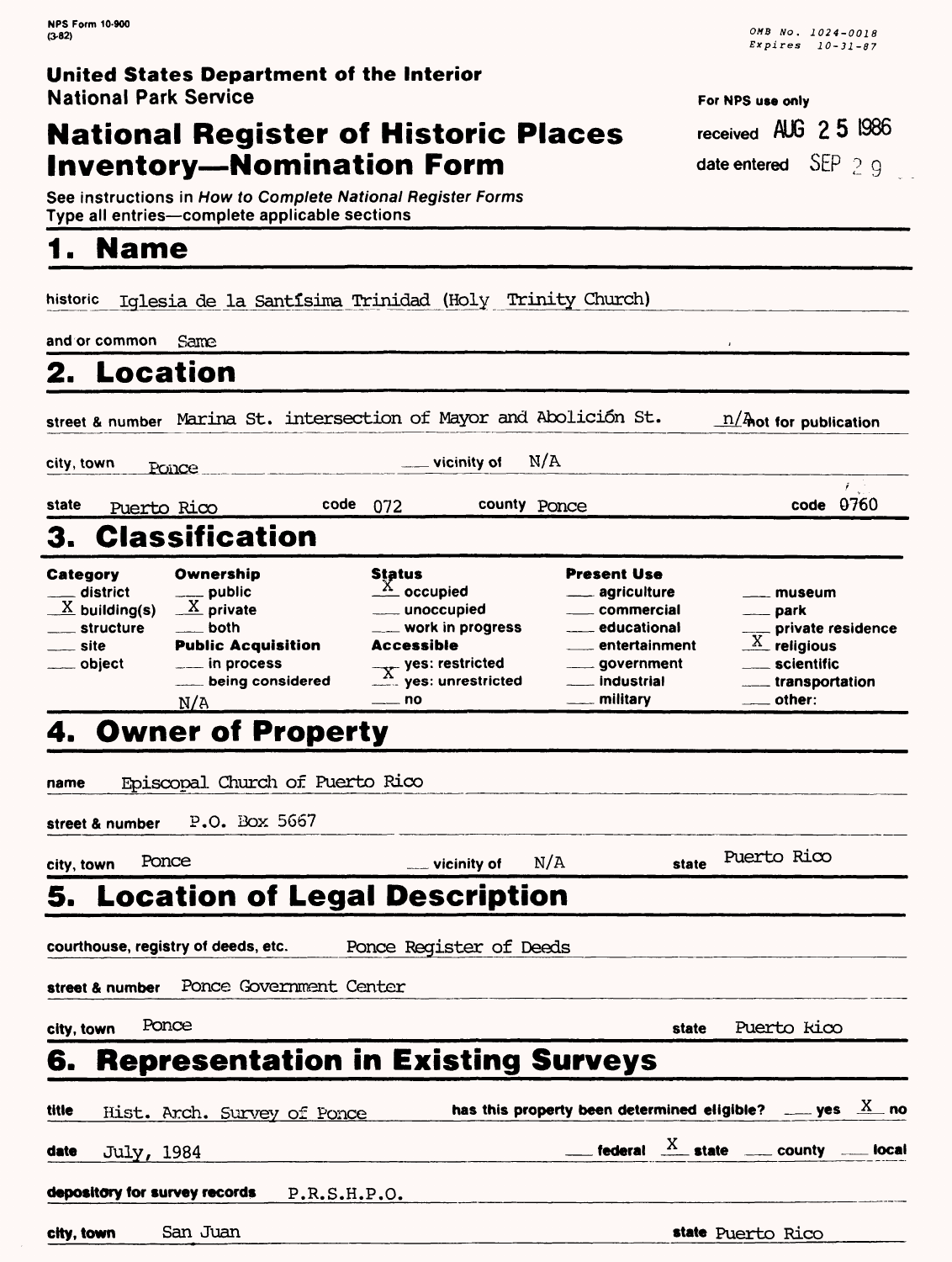### **7. Description**

| Condition        |                    | <b>Check one</b>       | <b>Check one</b>            |      |
|------------------|--------------------|------------------------|-----------------------------|------|
| <b>Excellent</b> | deteriorated       | <u>__</u> __ unaltered | $\frac{X}{X}$ original site |      |
| $X$ good $\ge$   | <u>__</u> __ ruins | $X$ altered            | moved                       | date |
| <u>___</u> fair  | $\equiv$ unexposed |                        |                             |      |

#### **Describe the present and original (if known) physical appearance**

The Holy Trinity Church is a free-standing structure located on the east side of "calle Marina" at the intersection of "calle Mayor" and "calle Abolici6n", a public area formed by the merging of "calle Marina" and "calle Mayor".

The building follows the typical cruciform plan, created by a double-height nave with a crossing situated just west of the semi-circular apse. The nave incorporates an interior balcony addition above the main entrance. Concrete pilaster masses along the side walls support a concrete plate which, in turn, supports the wooden king trusses of the exposed roof construction. The side walls are divided into five bays of equal width by the pilaster masses. Bays 1 through 4 are punctured by attenuated, circular arch, glazed windows of gothic proportions, and the transcept is located at bay 5. All interior walls are free of ornamentation.

The exterior is characterized by the combined usage of neo-gothic and Spanish-Colonial elements. The body of the church is buttressed between the window opening along the north and south facades. The transcept rises only one storey in height and its gables are oriented along the north-south axis. The exterior walls are void of any ornamentation as well, and the composition is capped by a ceramic tile roof typical of mission-style churches.

The primary facade is particularly exemplary of the combination of North-American and Hispanic influences. This facade consists of a vertical rectangular frontispiece, surmounted by a bell gable with a bell in each of its two slender, roman arches, and a cross at the ridge, resulting in a composition similar to that of many of the colonial churches found on the island. Nonetheless, the frontispiece is flanked by buttresses and is punctured by a circular window at a second floor height, reminiscent of the neo-gothic church architecture common throughout the United States.

A projecting, one-storey, cubicular reception section provides access to the nave through a semi-circular arch with iron grillework. This foyer area is sheltered by a hipped Spanishtile roof. In addition, its walls are whitewashed, in contrast to the unpainted appearance of the main body of the church, strengthening the impression of a mission-style addition to a gothic structure.

A small garden surrounds the building, fenced from the sidewalk by iron railings with concrete posts at equal intervals.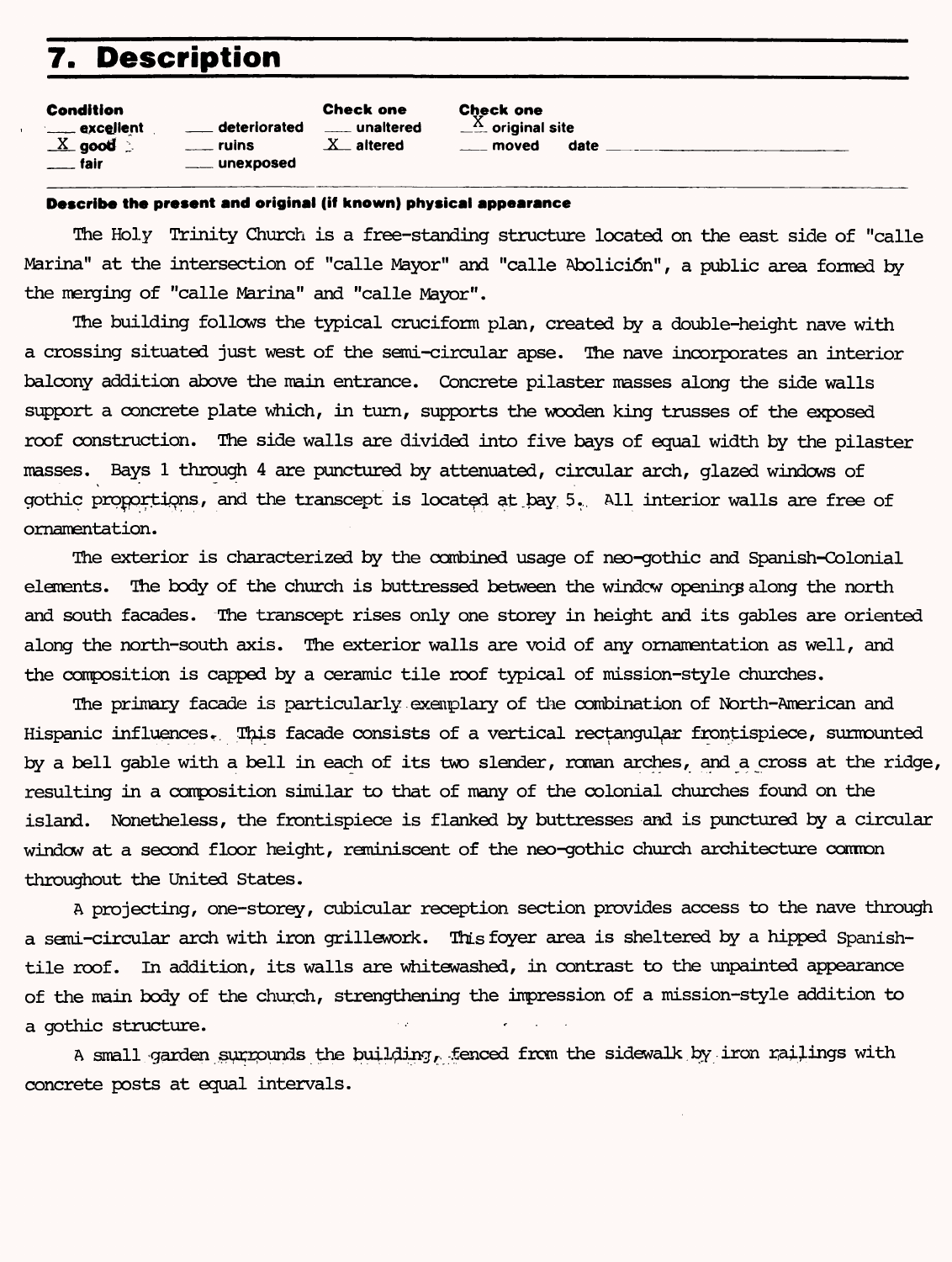### **Significance**

| Period<br>___ prehistoric<br>$-1400 - 1499$<br>$\frac{1500 - 1599}{1500 - 1599}$<br>$-1600 - 1699$<br>$-1700 - 1799$<br>$\frac{1800-1899}{\text{X}1900-}$ | Areas of Significance---Check and justify below<br>archeology-prehistoric community planning<br>archeology-historic <b>Election</b> conservation<br>$\frac{1}{\text{X}}$ agriculture<br>$\frac{1}{2}$ art<br><b>Example 10</b> Commerce | <b>Example 2</b> economics<br>$\frac{1}{2}$ education<br>engineering<br>exploration/settlement _____ philosophy<br>$\frac{1}{2}$ industry | $\ldots$ landscape architecture $X$ religion (history)<br>$\overline{\phantom{a}}$ law<br><b>Electric Literature</b><br><b>Example 1</b> military<br>$---$ music<br>____ politics/government | <u>_</u> ___ science<br>____ sculpture<br>$\equiv$ social/<br>humanitarian<br><u>__</u> _ theater<br>____ transportation |
|-----------------------------------------------------------------------------------------------------------------------------------------------------------|-----------------------------------------------------------------------------------------------------------------------------------------------------------------------------------------------------------------------------------------|-------------------------------------------------------------------------------------------------------------------------------------------|----------------------------------------------------------------------------------------------------------------------------------------------------------------------------------------------|--------------------------------------------------------------------------------------------------------------------------|
|                                                                                                                                                           | communications                                                                                                                                                                                                                          | <b>Example 1</b> invention                                                                                                                |                                                                                                                                                                                              |                                                                                                                          |

#### Specific dates

#### 1926 Builder/Architect unknown

#### **Statement of Significance (in one paragraph)**

During the Spanish-Colonial period neither Jews not Protestants were permitted to settle in the new world. By the late XVIII and early XIX century the rules were relaxed to permit non-Foman-Catholics to settle in various Spanish colonies.

With the fall of the Spanish monarchy in 1868, the first Spanish republic was formed and a Tolerance of Worship Act was approved the following year. In 1869 the first organized Protestant services in Puerto Rico were held in the city of Ponce. During that same year a representative group from this congregation met to plan the establishment of a free non-Catholic church, The Holy Trinity Church.

In 1873 the construction of a church building began with materials received from England as a present from Queen Victoria to her English subjects abroad. These materials included a bell cast in England, which bears the date 1870 and is still part of the church.

In 1874 the Spanish Republic fell and the monarchy was reinstated. Religious intolerance returned and the Holly Trinity diurch wad ordered to close.' &t the intervention of Queen Victoria and the British Consulate, the Spanish crown allowed the Church to function under certain conditions: The front doors were to remain closed, the bell would not be allowed to ring, and there were to be no services held in Spanish.

These measures remained in effect until July 25, 1898, when the American troops entered Ponce. On that day the bell rang to greet the soldiers and celebrate the restoration of religious liberty. Even today, this bell is known as the Freedom Bell by the residents of Ponce.

By 1923 the old wood and metal structure had deteriorated beyond repair. Funds were raised by public subscription to build a new, more permanent structure on the same site.

The new church was completed in 1926. It combined the use of neo-gothic and Spanish colonial elements which synthesize the building's tradition and function: the neo-gothic represents the British religious heritage while the Spanish colonial symbolizes the community it would serve. The combination of these architectural styles, not common in Puerto Rico, makes this structure a unique example of its kind in the city of Ponce. While other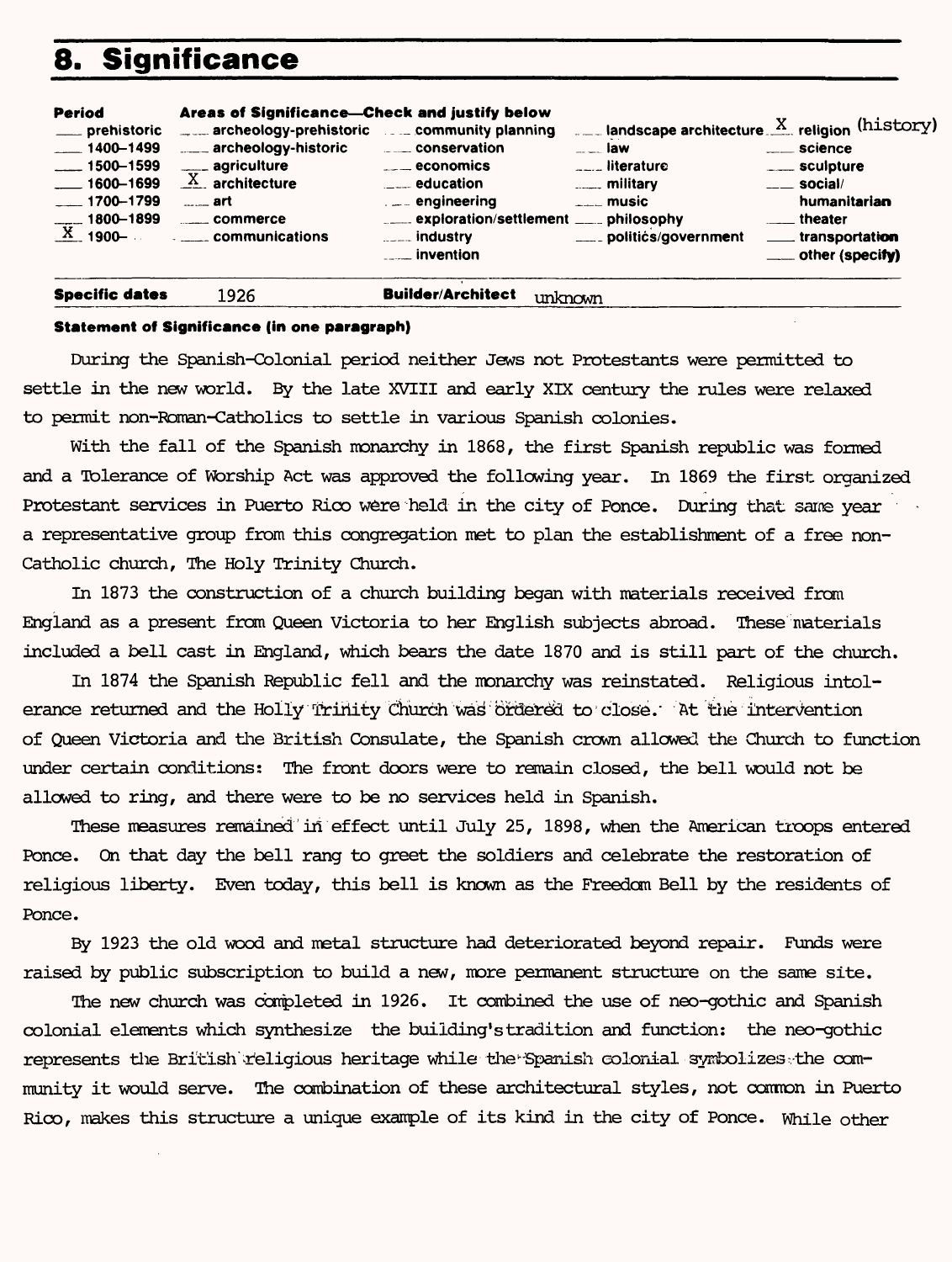## **9. Major Bibliographical References\_\_\_\_\_**

Brau, Salvador; Breve Historia de Ponce; Ponce, 1914

Prats, José; The First Non Catholic Church in Spanish Possesions; Ponce, 1986

| <b>UTM References</b> | Acreage of nominated property __<br>Ponce<br>Quadrangle name_                                       | $3,150 \text{ m}^2 = .78 \text{ acres}$ |                                       |                          | 1:20000<br>Quadrangle scale                                                                                                                                                                                                       |  |
|-----------------------|-----------------------------------------------------------------------------------------------------|-----------------------------------------|---------------------------------------|--------------------------|-----------------------------------------------------------------------------------------------------------------------------------------------------------------------------------------------------------------------------------|--|
| Zone                  | 75.2730<br><b>Easting</b>                                                                           | 1992680<br><b>Northing</b>              | в<br>Zone                             | Easting                  | <b>Northing</b>                                                                                                                                                                                                                   |  |
| с<br>G                |                                                                                                     |                                         | D<br>F<br>н                           |                          |                                                                                                                                                                                                                                   |  |
|                       | Verbal boundary description and justification                                                       |                                         |                                       |                          |                                                                                                                                                                                                                                   |  |
|                       | North - Ponciana Building<br>South - Abolicion St.                                                  |                                         | East - Mayor St.<br>West - Marina St. |                          | 经工业 同<br>See enclosed location<br>plan                                                                                                                                                                                            |  |
|                       | List all states and counties for properties overlapping state or county boundaries                  |                                         |                                       |                          |                                                                                                                                                                                                                                   |  |
| state                 | N/A                                                                                                 | code                                    | county                                |                          | code                                                                                                                                                                                                                              |  |
| state                 | N/A                                                                                                 | code                                    | county                                |                          | code                                                                                                                                                                                                                              |  |
|                       |                                                                                                     |                                         |                                       | telephone (809) 721-3737 |                                                                                                                                                                                                                                   |  |
|                       |                                                                                                     | Box 82, La Fortaleza<br>street & number |                                       |                          |                                                                                                                                                                                                                                   |  |
|                       |                                                                                                     |                                         |                                       |                          |                                                                                                                                                                                                                                   |  |
| city or town          | San Juan                                                                                            |                                         | state                                 | Puerto Rico              |                                                                                                                                                                                                                                   |  |
|                       |                                                                                                     |                                         |                                       |                          | 2. State Historic Preservation Officer Certification                                                                                                                                                                              |  |
|                       | The evaluated significance of this property within the state is:                                    |                                         |                                       |                          |                                                                                                                                                                                                                                   |  |
|                       | national                                                                                            | $X_{\text{state}}$                      | local                                 |                          |                                                                                                                                                                                                                                   |  |
|                       |                                                                                                     |                                         |                                       |                          | As the designated State Historic Preservation Office for the National Historic Preservation Act of 1966 (Public Law 89–<br>665), I hereby nominate this property for inclusion in the National Restand certify that it has been e |  |
|                       | according to the criteria and procedures set forth by the National Puth Service.                    |                                         |                                       |                          |                                                                                                                                                                                                                                   |  |
|                       | <b>State Historic Preservation Officer signature</b>                                                |                                         | Mariano G.                            | astro                    |                                                                                                                                                                                                                                   |  |
| title                 | State Historic Preservation Officer                                                                 |                                         |                                       |                          | date July 14, 1986                                                                                                                                                                                                                |  |
|                       | For <b>NPS</b> use only<br>I hereby certify that this property is included in the National Register |                                         |                                       | 以上の 白 (1)                |                                                                                                                                                                                                                                   |  |
|                       |                                                                                                     |                                         |                                       | date                     |                                                                                                                                                                                                                                   |  |
|                       | Keeper of the National Register                                                                     |                                         |                                       |                          |                                                                                                                                                                                                                                   |  |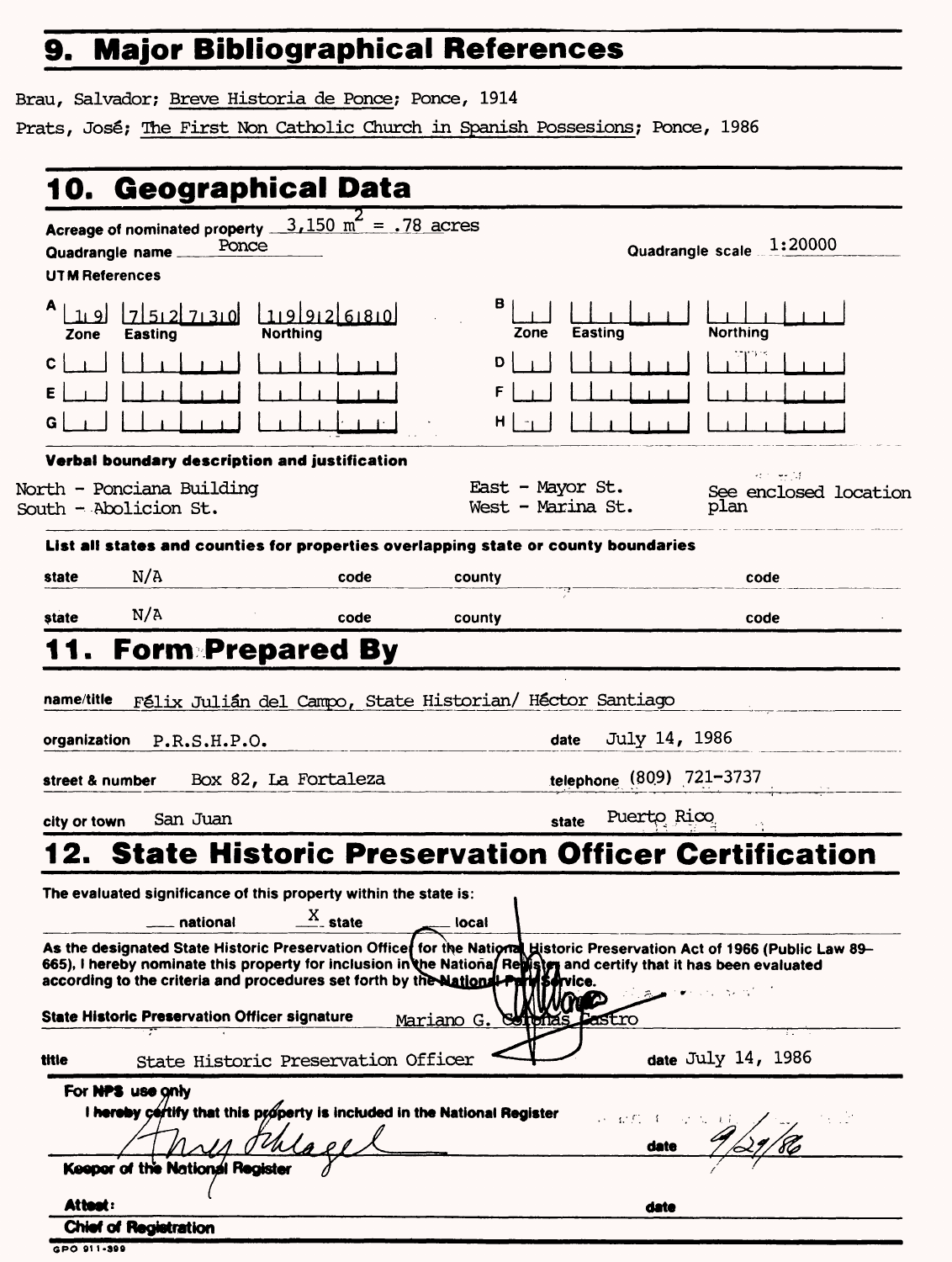### **United States Department of the Interior Heritage Conservation and Recreation Service**

### **National Register of Historic Places Inventory-Nomination Form**

Iglesia de la **Continuation sheet** Santisima Trinidad **and Item number 8 Page 1** 

churches of Anglican faith have since combined characteristics of both styles, the Holy Trinity Church appears to represent the clearest convergence, resulting in hybrid forms and elements rather than Spanish apliqué on a gothic church. In addition, the church is a good example of construction in a period of cultural and architectural transition in Puerto Rico, utilizing concrete as a main building material, persisting yet the centuries-old tradition of exposed wooden rafters and Spanish-tile roofing.

The synthesis of styles, technologies, and cultures represented in this building, along with the history of the congregation it serves, have been admired and respected by the people of Pence and merit the recognition and protection offered by inclusion in the National Register of Historic Places.